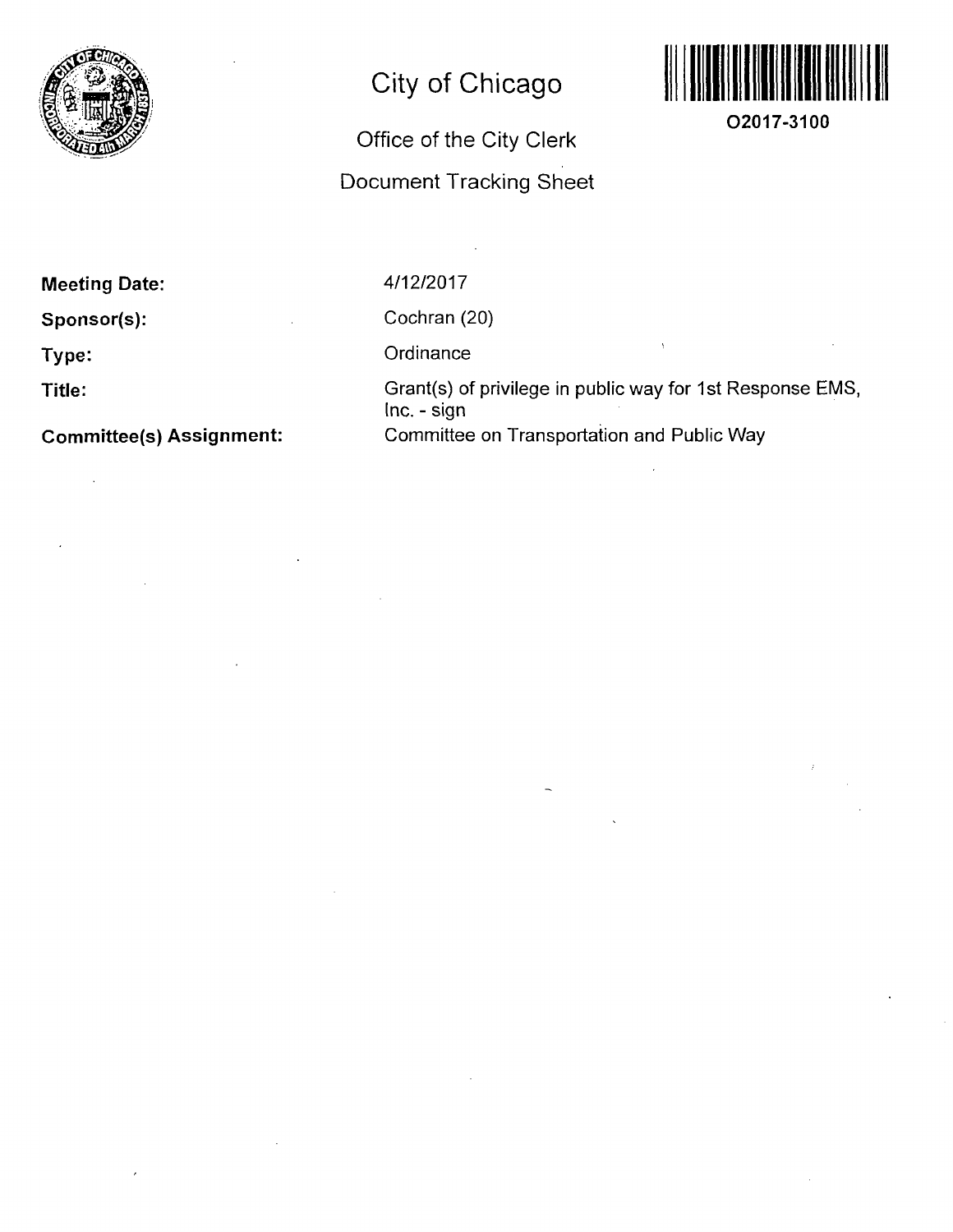Direct Intro<br>**a**#20

**ORDINANCE** 1ST RESPONSE EMS, INC. Acct. No. 348592 - 2 Permit No. 1126558

Be It Ordained by the City Council of the City of Chicago:

SECTION 1. Permission and authority are hereby given and granted to 1ST RESPONSE EMS, INC., upon the terms and subject to the conditions of this ordinance to maintain and use one (1) sign(s) projecting overthe public right-of-way attached to its premises known as 6027 S. Wentworth Ave..

Said sign structure(s) measures as follows; along S WENTWORTH AVE: One (1) at twenty-three point seven five (23.75) feet in length, four (4) feet in height and twenty (20) feet above grade level.

The location of said privilege shall be as shown on prints kept on file with the Department of Business Affairs and Consumer Protection and the Office of the City Clerk.

Said privilege shall be constructed in accordance with plans and specifications approved by the Department of Transportation (Division of Project Development) and Zoning Department - Signs.

This grant of privilege in the public way shall be subject to the provisions of Section 10-28-015 and all other required provisions of the Municipal Code of Chicago.

The grantee shall pay to the City of Chicago as compensation for the privilege #1126558 herein granted the sum of three hundred (\$300.00) per annum in advance.

A 25% penalty will be added for payments received after due date.

The permit holder agrees to hold the City of Chicago harmless for any damage, relocation or replacement costs associated with damage, relocation or removal of private property caused bythe City performing work in the public way.

Authority herein given and granted for a period offive (5) years from and after Date of Passage.

Alderman

Willie Cochran 20<sup>th</sup> Ward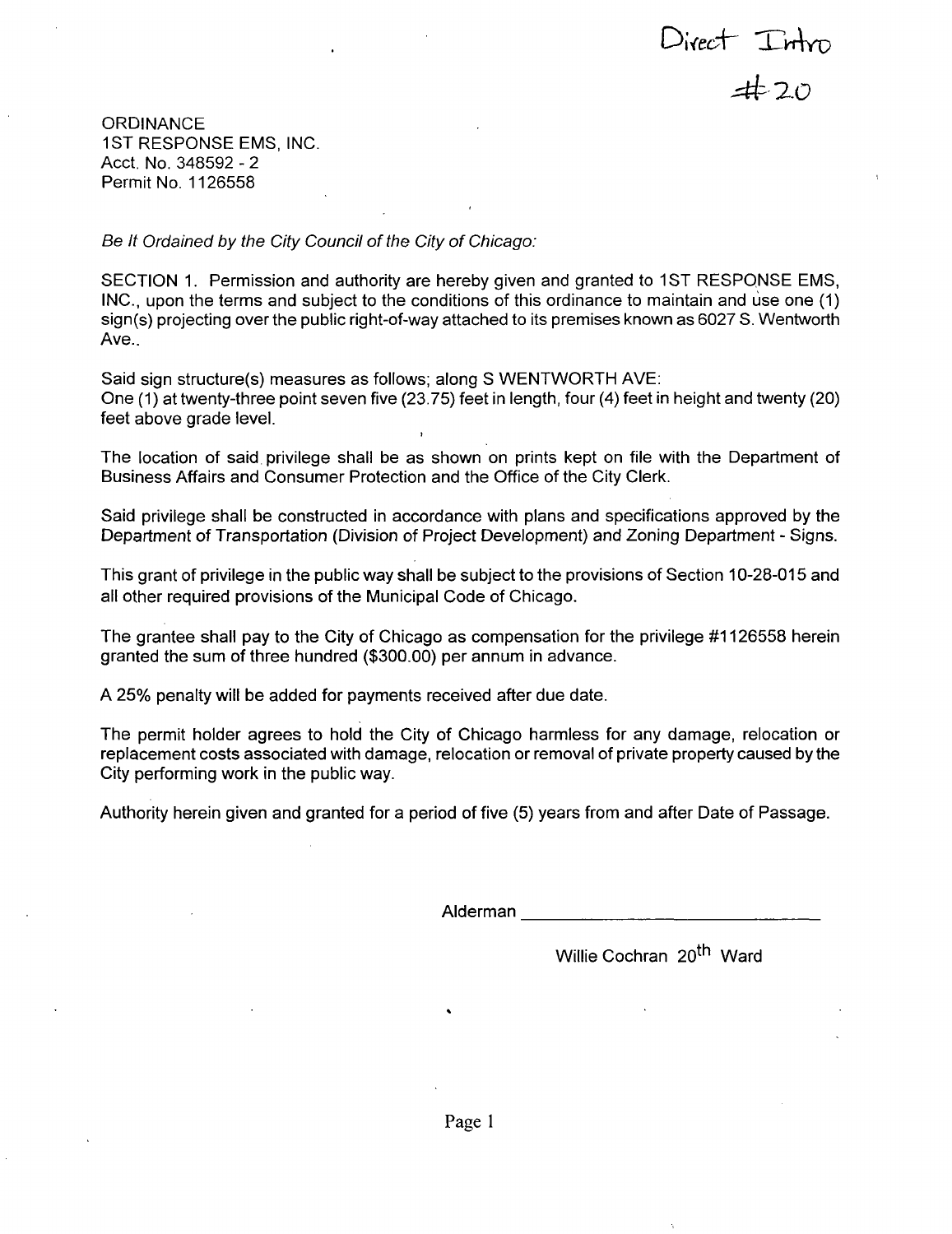